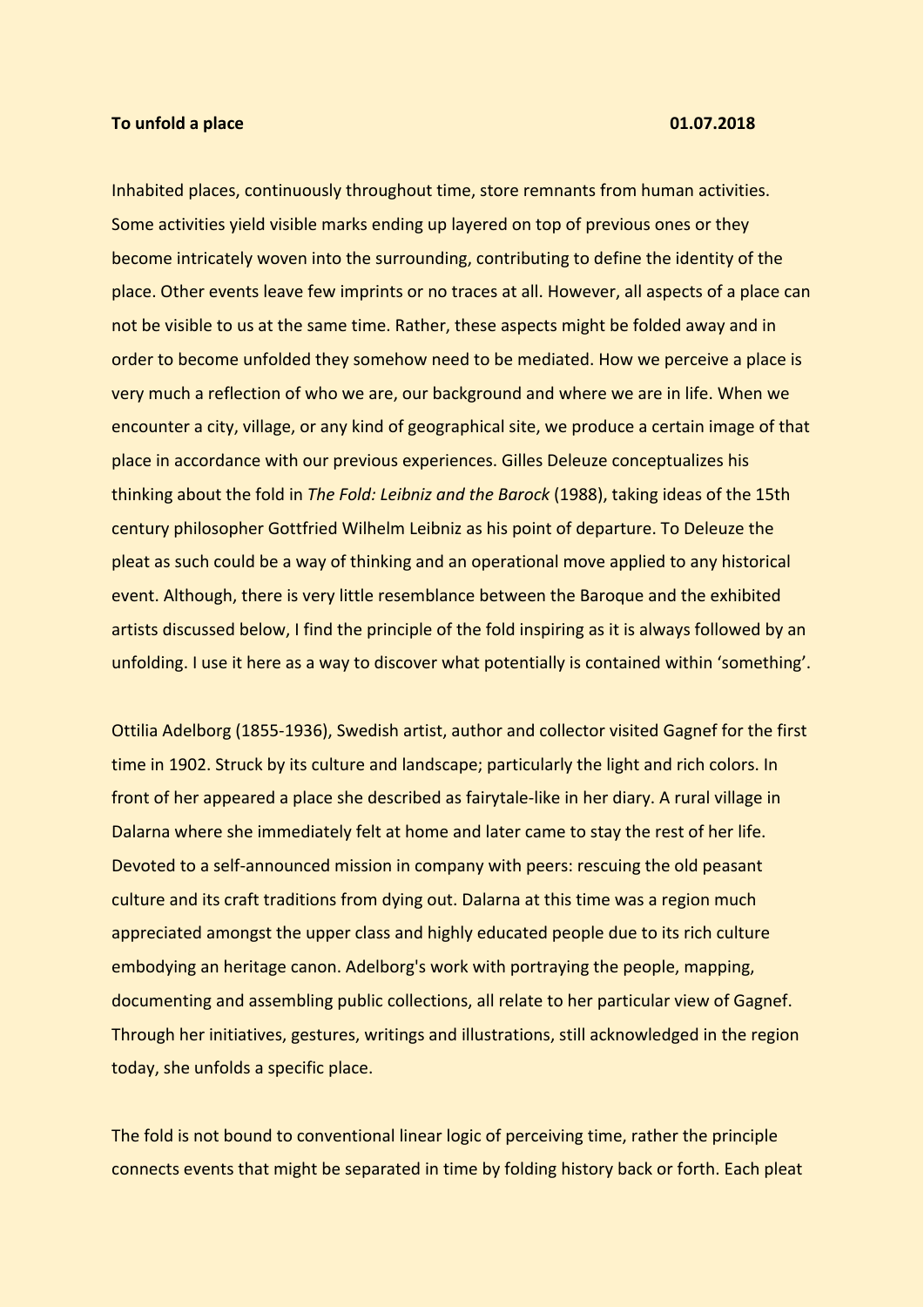contains a world of its own and leads to another, alluding to both continuation and multiplicity.

Gagnef Artist-in-Residence (GAIR) and its research orientated project *The legacy of Ottilia* (2017-2018) encourages participating artists to make acquaintance with their new temporary milieu, as a possibility to situate themself and their work in a new place. The project also encourages the artists to take the opportunity to discover the seemingly overlooked artist Ottilia Adelborg. In Gagnef, traces from her initiatives with preserving the culture can be found, such as Minnesstugan, but there are not many signs telling us about how she used her home. What is less known to the public is that her traditional house in Gagnef became an attraction amongst artist friends and other less acquainted people who came to stay to work and experience a rural life defined as the core of Swedish culture. To Adelborg her home was also her workplace where she wrote, collected newspaper clippings and held a bobbin lace school in her kitchen aimed at young uneducated women to become professionalised. In fact, one of her last wishes in life was to make her house into a creative place with different craft workshops in each room. A wish that never came true.

A fold is not something cut off or something existing in isolation, instead there is a cohesion between all folds. To me, this could symbolize a bond between Adelborg's ideas and the artists' exhibited work. Newly created artworks and research conducted by the invited artists that in various ways reflect on today's society, about our own time, and through research simultaneously opening up for alternative views on her artistry. These works take on new directions, but also continue where Adelborg left a century ago.

As a person she was expressively engaged in the women's movement aiming for women's legal right to vote. With her books and pedagogical activities she contributed to strengthen children's situation. If she was alive today, would she engage in equal rights and oppose xenophobia? The leading question might not be totally unreasonable to ask.

Artist Marc Handelman has studied Adelborg's ABC-book *Prinsarnes blomsteralfabet* (1892), illustrations anthropomorphically merging letters of the alphabet with typical Swedish flowers. In this project, Handelman's wide scope of research spans from the use of nature to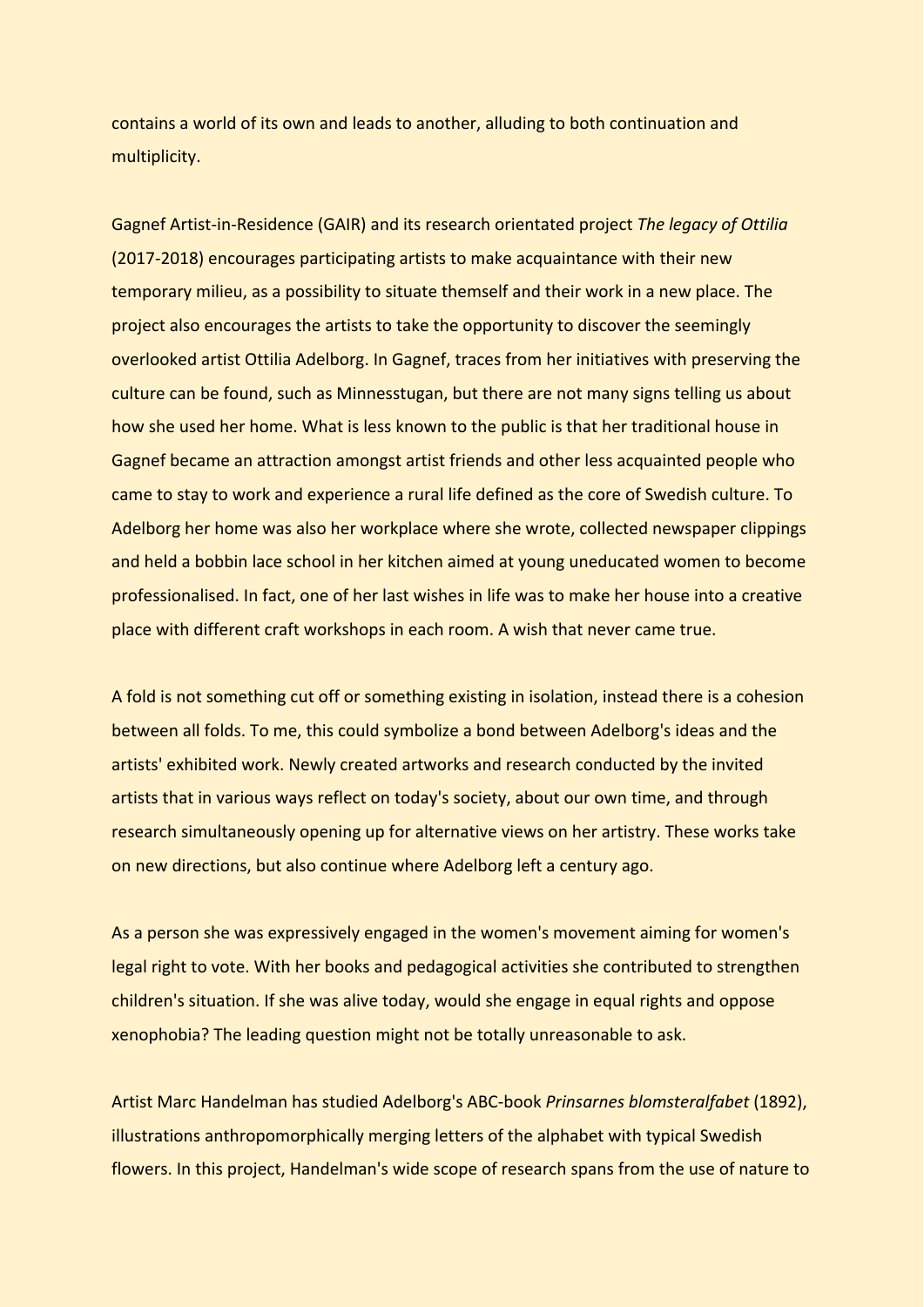typography used in various ways to communicate national identity, serving a system with native and non-native parameters. This puts Adelborg's work about Swedish culture in a larger context of belonging —of *who* belongs, and *what* is naturalized. Urgent issues today. Handelman addresses our blindfolded endorsement of nationalism both then and today. In a subversive way undressing Adelborg's Swedish plants in his artists book *Blomsteralfabet* by revealing the flowers' true origins. Here, a fold is opened up already existing within her flower alphabet, like a cavern in a cavern.

Kristina Bength's entry point to GAIR's research project is her ongoing collaboration with Maria Nordin. Bength has spent time reading Adelborg's collected writings about Dalarna where she describes her painting activity as an independent subjectivity, separated from her own. In the exhibition, Bength juxtaposes quotes by Adelborg with quotes from *Tudelad Chapter 1*, a publication by Bength and Nordin where they examine a third subjectivity. Here, folding can be imagined as a form of 'doubling', Bength's thought doubled into the thought of Adelborg. The quotes are accompanied by a large watercolor installation, a corridor of paintings that can be experienced from both inside and outside. Peepholes at each painting's vanishing point make visible the central perspective of the opposite painting in the corridor. A manifestation of a double perspective which makes the onlooker aware of its own viewpoint.

In her encounter with Adelborg Tatiana Danilevskaya found a shared interest in pedagogy, as well as a skill in storytelling. Both artists also possess a capacity in finding and collecting material. Danilevskaya has taken Adelborg's children's book *Pelle Snygg och barnen i Snaskeby* (1896) as inspiration and invited children from Gagnef to read the book out loud and tell their own stories in *Radio Ottilia*. Letting them become part of her radio production and giving the children a voice. Danilevskaya composes a soundscape of local voices, recorded sounds, contemporary music and archival audio material from Dalarna. Blending the present with the past and connecting events and people that are separated in time. By using different types of genres, narratives and languages; she unfolds a diverse place in counterweight to Adelborg's perhaps more specific view of Dalarna.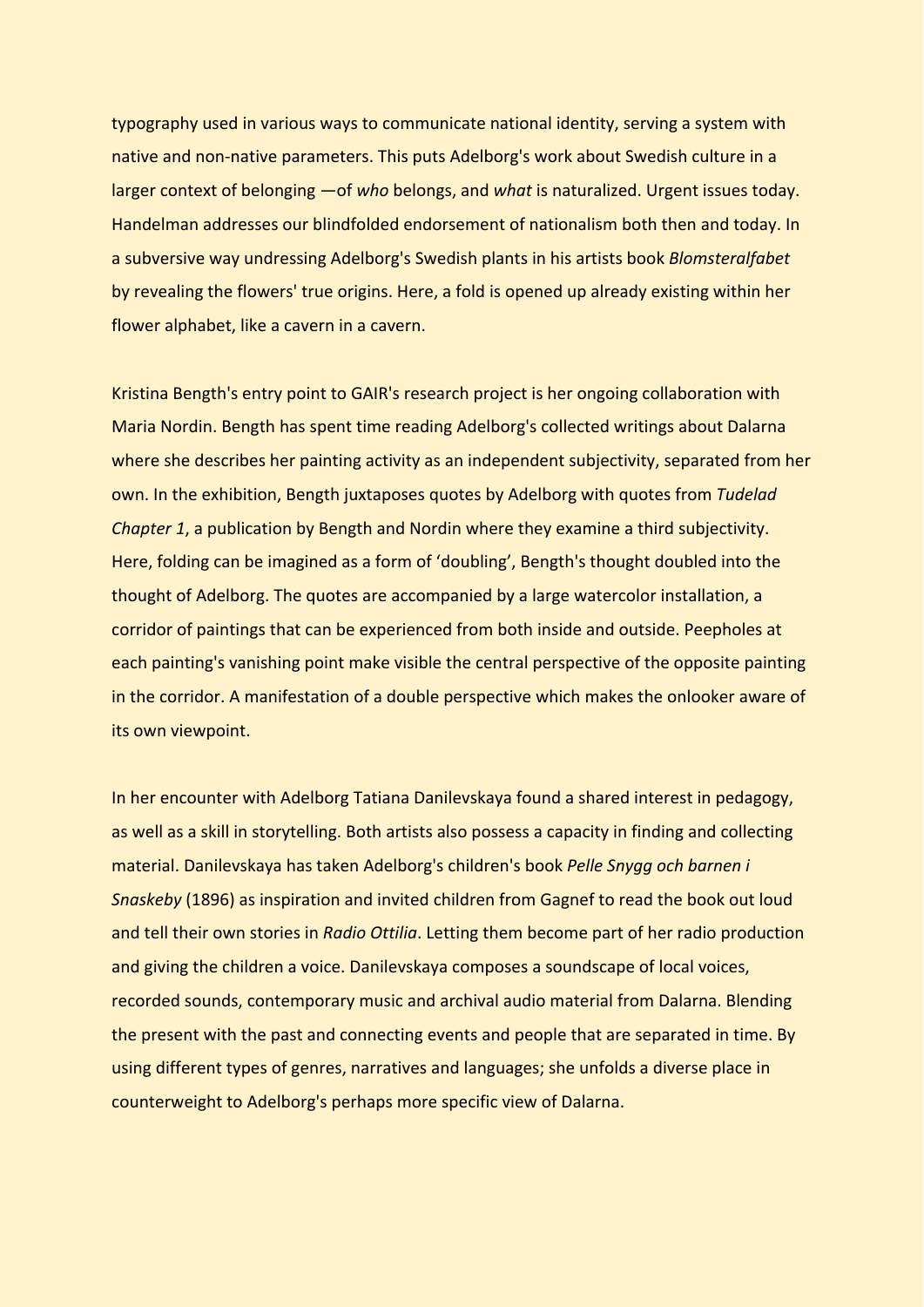In *Fäbodvägar eller Buvägar* by Ottilia Adelborg, a short text about old rural paths in the region she writes about the nature, animals and human activities she encounters on these roads. It is a contemplative reflection of what happens to her when walking. Nuno Vicente's interest in History, nature and geology made him spend much of his residency period by foot acquainting himself with the historic and prehistoric surroundings of Dalarna. Performing research by physically experiencing and discovering the same landscape Adelborg once lived in. Collecting stones from different locations in the Siljan Ring, pieces that have been reworked and brought together in a sculpture shaped as a circle. An ancient sign of human cultural activities. In another artwork recording an action where he drops a sculpture from the edge of Dalhalla, a former lime quarry in the center of the Siljan Ring. Creating sounds when the sculpture hit various layers of bedrocks from different historical epochs.

To literally fold a sheet of paper produces an infinite number of variations that is still a part of the same paper. A fold leading to another fold resembles an associative potential kindred with art today. Anders Bergman's artistry and research draws on that potential and allows itself to do sudden and poetic connections, such as linking Dalmålningar to current Ethiopia and back again in history to the Finnish people living in Sweden in the 17th century. Bergman's work proposes alternative narratives and histories, not usually presented to us. Like a fold leading to a new fold, here one trace leading to a new trace leading to a third one shaping a spatial installation that step by step unfolds a place.

Malin Pettersson Öberg's interest in archives and fascination for collecting led her artistic process to Adelborg's collected images: newspaper clippings mounted on archival sheets and arranged into themes in several boxes. Newspaper images separated from their original context; hidden stories and places folded away from us. In close collaboration with Jacek Smolicki, Pettersson Öberg has reworked and assembled these fragments into a whole. Their exhibited newspaper *Ottilia Adelborg: Assembling the World* opens up to new ideas about Adelborg's collecting activity and unfolds these clippings by arranging them into new contexts. At the same time, Pettersson Öberg and Smolicki fold these fragments back and forth in history by transforming newspaper images chosen and cut out by Adelborg, originally produced to serve a specific newspaper context.